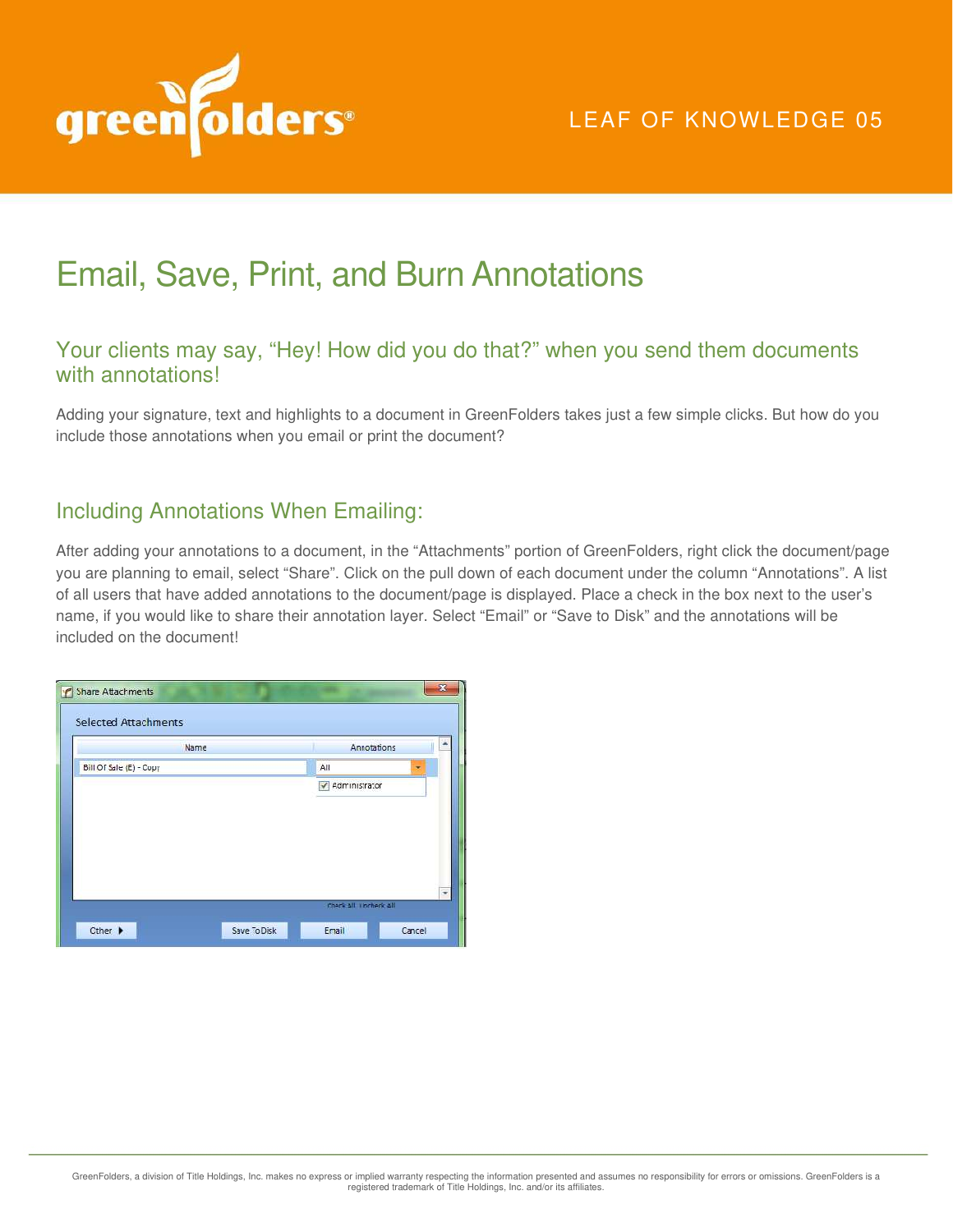#### Including Annotations When Printing:

After adding your annotations to a document, in the "Attachments" portion of GreenFolders, click on the "Print" icon located in the upper right hand corner. Once you click on the printer, a popup box will display. To print the document including annotations, in the lower portion of the popup box, simply place a check in the box next to the user's name, if you would like to print their annotation layer. Click "Print" and the annotations will appear on your document!



# Burning Annotations on a Document:

*NOTE: Burning an annotation on a document makes the annotation permanent. Once burned, an annotation is no longer considered an annotation but a permanent part of the document that is automatically included when emailing or printing a document.* 

You can make an annotation permanent after adding it to a document (i.e., signatures). Position the annotation where you would like it to permanently stay, click the cursor tool located in the upper left corner of the viewing pane in "Attachments", hover over the annotation, watch for the cross bars, right click and select "burn". You may "burn" multiple annotations by holding the Ctrl key and selecting the annotations individually, right click and select "burn".